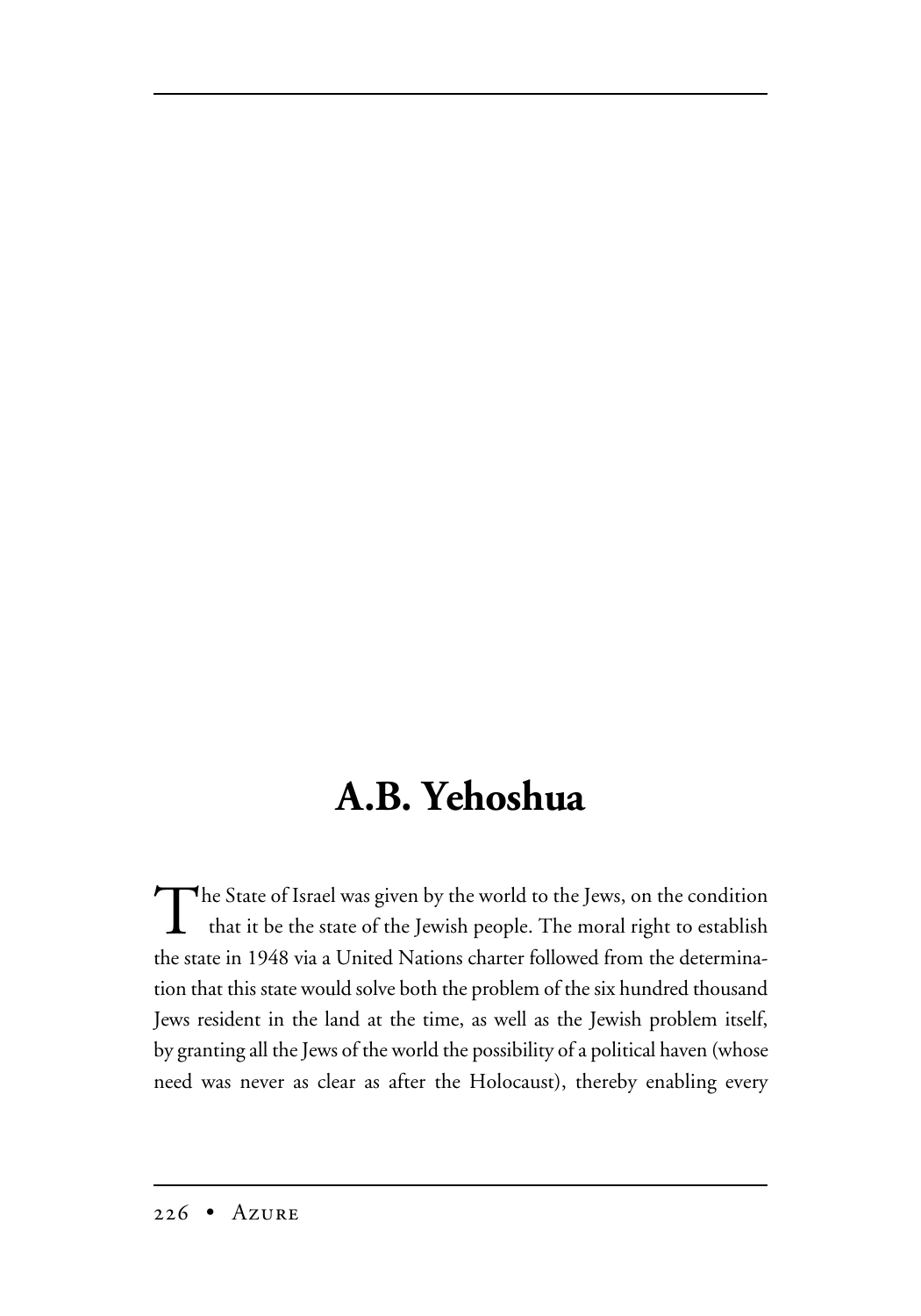Jew to live under his own sovereignty and in his own territory. The real goal was the normalization of the Jewish people.

In this sense, the Law of Return is not only a law of the State of Israel, nor even merely a Basic Law. Rather, it constitutes the moral basis for the establishment and existence of the state among nations—a contract between us and the world. Consequently, and despite the proposals for its cancellation that are raised from time to time, the Law of Return must remain in force in the future as well. (Of course, certain amendments could be introduced into the Law of Return, such as a waiting period of a number of years between immigration and the granting of citizenship, mainly because there are many people today who seek to take advantage of this law in order to move to Israel and to receive citizenship with no real effort, only to leave shortly thereafter.)

Just as the Law of Return is the fundamental basis for the existence of Israel, we should demand that the Palestinians apply a similar law to their state when it is established. Such a state could not make claims about refugees who should be allowed to return to the territory of the State of Israel, since it, as the Palestinian state, would be responsible for resolving the problem of the Palestinian people on its own, and within its territory. Practically speaking, I do not believe that a final status agreement between Israel and the Palestinians would have any chance of succeeding if the Palestinians did not expressly declare that their state would solve all the problems of the Palestinian refugees and of the Palestinian people.

Such a step would also be necessary for a proper relationship between the State of Israel and its Arab citizens. In principle, the existence of the Law of Return, and the fact that Israel is the state of the Jewish people, are not inconsistent with Israel's also being a state of all its citizens. The Israeli assumption always was, and must continue to be, that its Arab inhabitants are full citizens, entitled to full rights, including the right to vote and to hold office. In economic and social terms, Arabs have indeed suffered from discrimination, partly the result of war, partly by cruel people who seek to take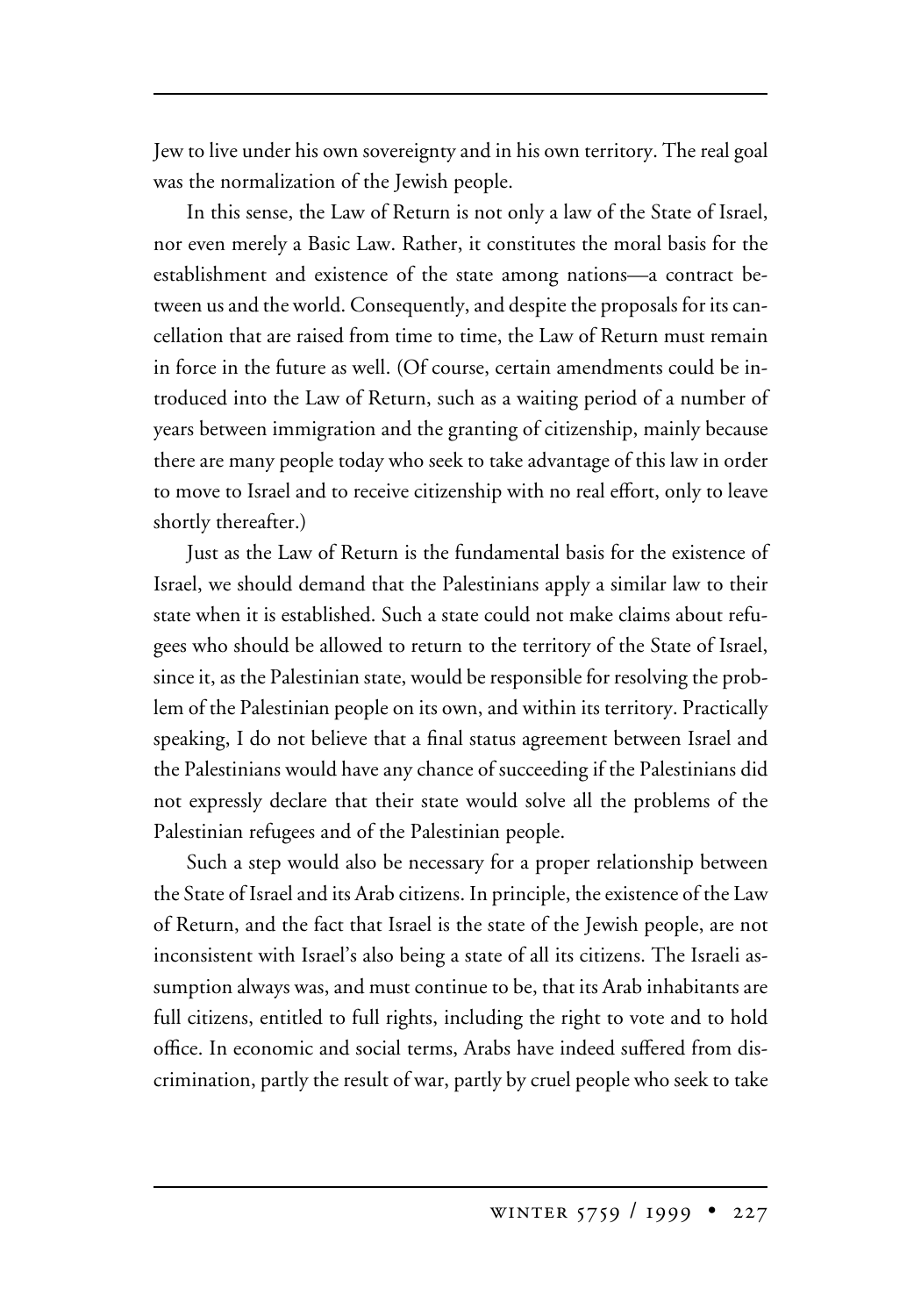advantage of a weak population. It should be stated in no uncertain terms that this discrimination must be corrected. Most important, however, is to stress the fact that such prejudice has no basis in Israeli law. There is no law which states that less money will be transferred to the city of Um-el-Fahm than to Ra'anana or Kfar Saba. Moreover, legally, the Arab minority in our midst enjoys full civil rights in every sense of the term. Correcting discrimination is incumbent upon us, but as an ordinary political matter, like any other political reform in any other country.

Beyond this, the necessary reforms will be established upon firm ground, because on the whole the relationship between Jews and the Arab minority in Israel—and especially considering the smoldering volcano that is the Arab-Israeli conflict—has proven to be relatively good, particularly in comparison with other national conflicts in the world. This relationship has withstood very difficult tests, both from Arab and Jewish sides, and has weathered them well.

The need for a nation-state to come to terms with the presence of a national minority is not a new one, nor one unique to Israel. Many democratic nation-states have a resident national minority, and from their experience we can learn how to handle this problem in the best possible manner. The most successful method has been to grant the national minority the right to cultural self-expression in its language, its heritage and other related domains, in addition to normal civil rights. When the agreement between Israel and the Palestinians is reached, the time will have come to draw up a covenant between the Jewish majority and the Arab minority within Israel. In this covenant, the latter would accept the fact that Israel is a Jewish state, with a Jewish majority, that its symbols are Jewish, its anthem is Jewish, and so on. At the same time, the Arab minority would be granted special national rights, or, in other words, cultural autonomy (Israeli Arabs are not concentrated in a single region, and therefore this autonomy could not have a territorial dimension). One example would be the idea of a state educational system run in Arabic, in which the pupils also studied their own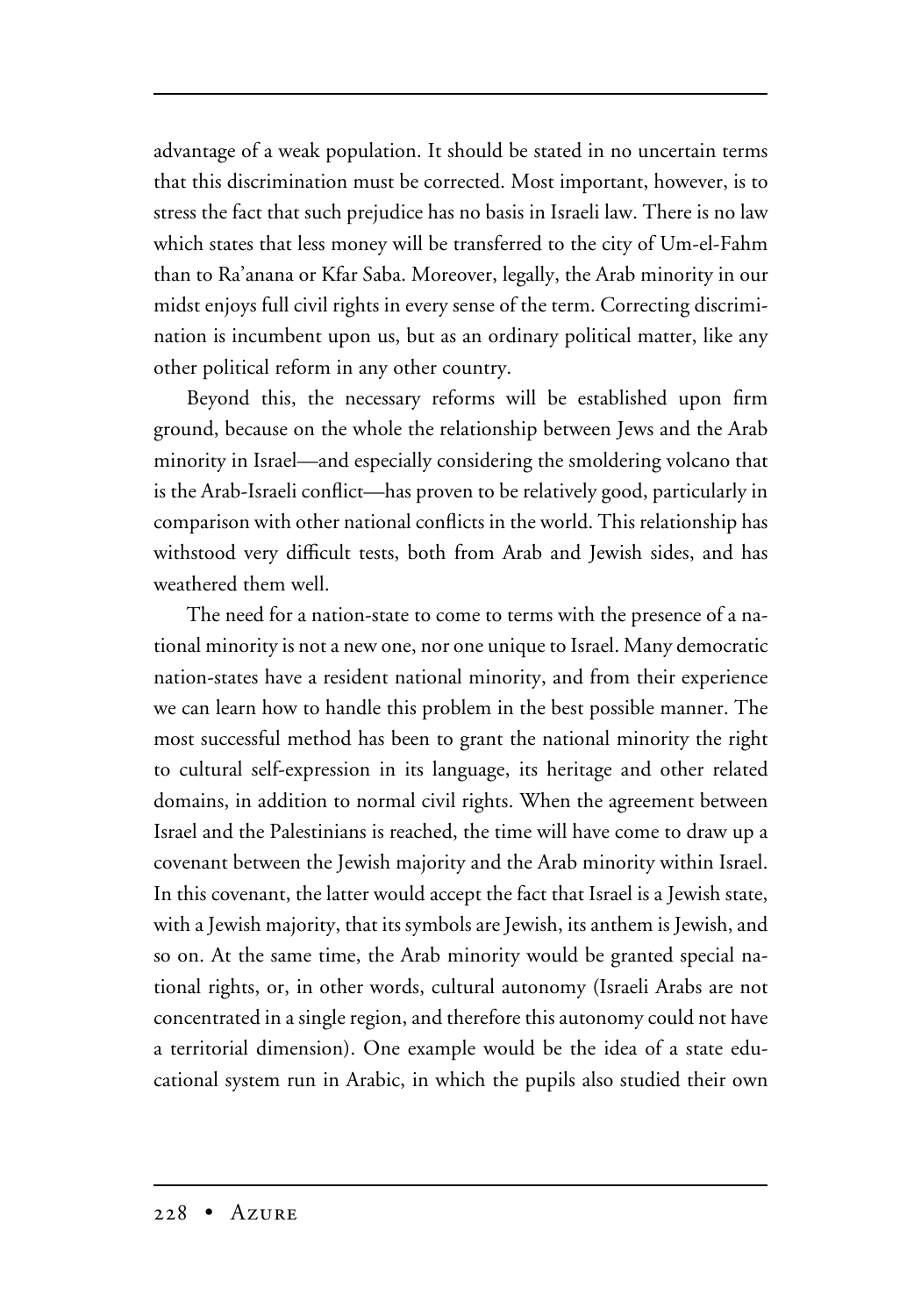heritage and anything else pertaining to their national identity and culture. Such a cultural autonomy, in addition to full rights as citizens, would compensate Israeli Arabs for their being a national minority within a majority composed of the members of another people. This model assumes the presence of a Palestinian state alongside Israel, since full expression of Palestinian nationalism will be given in the former: Israeli Arabs will be able to participate in this Palestinian national experience in some form or other, just as Jews throughout the world share in the national experience of the State of Israel.

In such a state of affairs, the correct balance could be struck between the rights of the Arab minority and Israel's identity as a Jewish nation-state. The national character of Israel, as a Jewish state, would be expressed in the Israeli ethos, and in those inalienable assets of Jewish heritage and culture. The character of such an ethos would be the product of our Jewishness, just as is the case for the French and English. What creates the Frenchness of France? It is made by the French people, by France's past, by French history, and also the buildings, eating habits, modes of dress and all the national and moral traditions that have accumulated over the course of time. In the same fashion, all that the Jews have done throughout three thousand years to the present will serve as raw materials for the making of an expanded Jewish identity for Israel.

Just as the king and queen in England must belong to the Anglican church, because of the place of the church in Britain's ceremonies and national symbols—and just as Englishmen who are atheists accept these particular symbols as part of the corpus of their national symbolism—so too will the Jewish religion occupy a similar position for us. As a result of our stay in the diaspora, the Jewish religion assumed that our national sentiment could not be expressed in architecture, in possessions, or even in language, as they are expressed for other peoples. For us, everything was concentrated within religious texts, and therefore religion is today one of the primary sources of Jewish culture, of Jewish history. As a result, even complete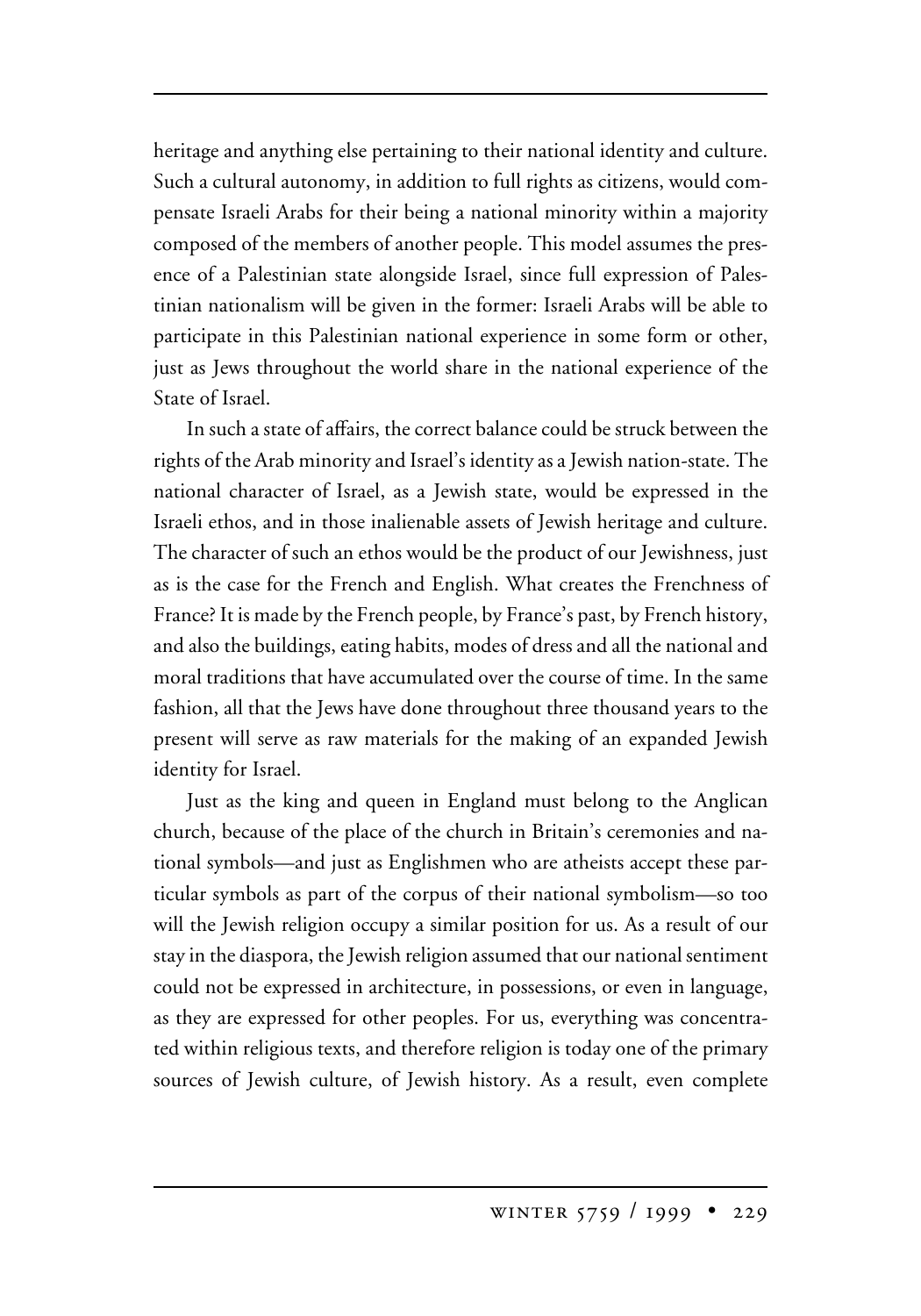atheists such as myself find in it a source for the components of their personal identity.

We should relate in similar fashion to an issue such as the Sabbath. The concept of the day of rest is fundamentally religious; in Sweden, for example, it was decided, following the Christian tradition, that work was not to be done on Sunday. This is the law of the land, even though Sweden is a completely secular country. In Israel, the Sabbath must be established as the day of rest on a similar basis, with all the significance that that entails. It must be defined by law as the day on which every person who so desires (and not necessarily for religious reasons) may rest from his labors. Yet at the same time, public transportation and recreational and cultural activities, for example, must be allowed, in order to enable everyone to spend their day of rest as they see fit.

All the things that I have mentioned—Jewish historical and cultural history, the place of religion in the state, the attitude toward the Sabbath are subjects on which the Israeli public may reach a broad consensus. Under no circumstance is the "Israeli" to be placed in opposition to the "Jewish," for this would be a grave error. The Israeli does not stand in opposition to the Jewish, and the two terms are not contradictory. In my opinion, the Israeli Jew contains within himself that which is Jewish. In a sense, the Israeli is the complete Jew.

The issue of Israel as a Jewish state frequently leads to the question regarding the "normality" or "abnormality" of Israel, a question that I reject out of hand. The term "normality" has no meaning when applied to countries. Norway is not Sweden, and Sweden is not Denmark; each country is a country, and, politically, they do not possess normality or abnormality. A country such as England was peaceful and tranquil at the beginning of the century, and then experienced two World Wars. When was it normal, and when was it not normal? In 1933, Germany was a different country from what it was in 1924, and a different country again in 1946, yet it was still Germany.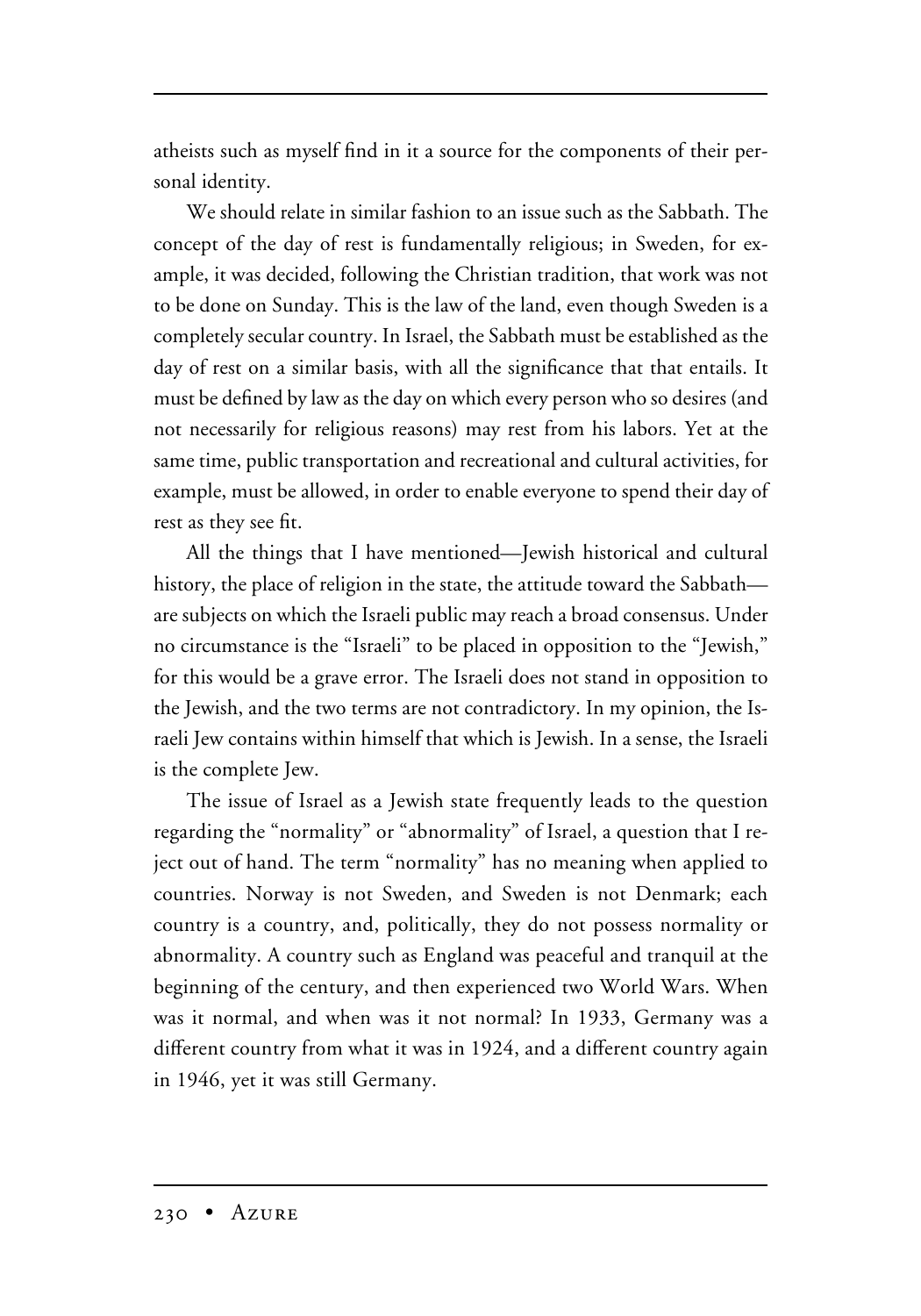What is a normal country? One that is master of its fate. When speaking of the normalization of the Jews, the intent was that the Jews would be responsible for their actions, masters of their fate, directing themselves, and not dependent upon others. This is the only normality. Normality is not about the character or history of a country, but rather about the existence of a sovereign political framework. In this sense, Israel is a normal country, like any other.

Our being a normal country, however, does not mean that Israel cannot have a special message that it seeks to give to the world. Israel must be a light unto the nations, which I interpret to mean that it must make a substantial contribution to specific countries in the world, in the effort to contribute, together with others, to the narrowing of the divide between the first world and the third.

This must be a shared Jewish project led by Israel, with the aim of establishing an expeditionary corps composed of Israelis (Jews and Arabs) and diaspora Jews that will offer to needy third-world countries teachers in various fields, such as English, mathematics, chemistry, physics, music, and so forth, as their needs require. This will make an important contribution in the educational and intellectual realms, in which the Jewish world and Israel are blessed with experience and abundance.

Within the context of such a corps, we will make our contribution to the world and realize our purpose. It is crucial for a state to have a purpose, like the French who seek to disseminate their culture, like the Americans who are concerned with democracy throughout the world, like the Scandinavians who are heavily involved in advancing human rights in different countries. In general, it is important that nations take concrete measures throughout the world to advance values that are important for them and, of course, be willing to pay for them out of their own pocket.

The expeditionary corps will be an especially appropriate contribution for Israel, since its creation will bestow upon us a mix of honor and duty: Honor, that after the terrible, bloody century we have endured, we have not